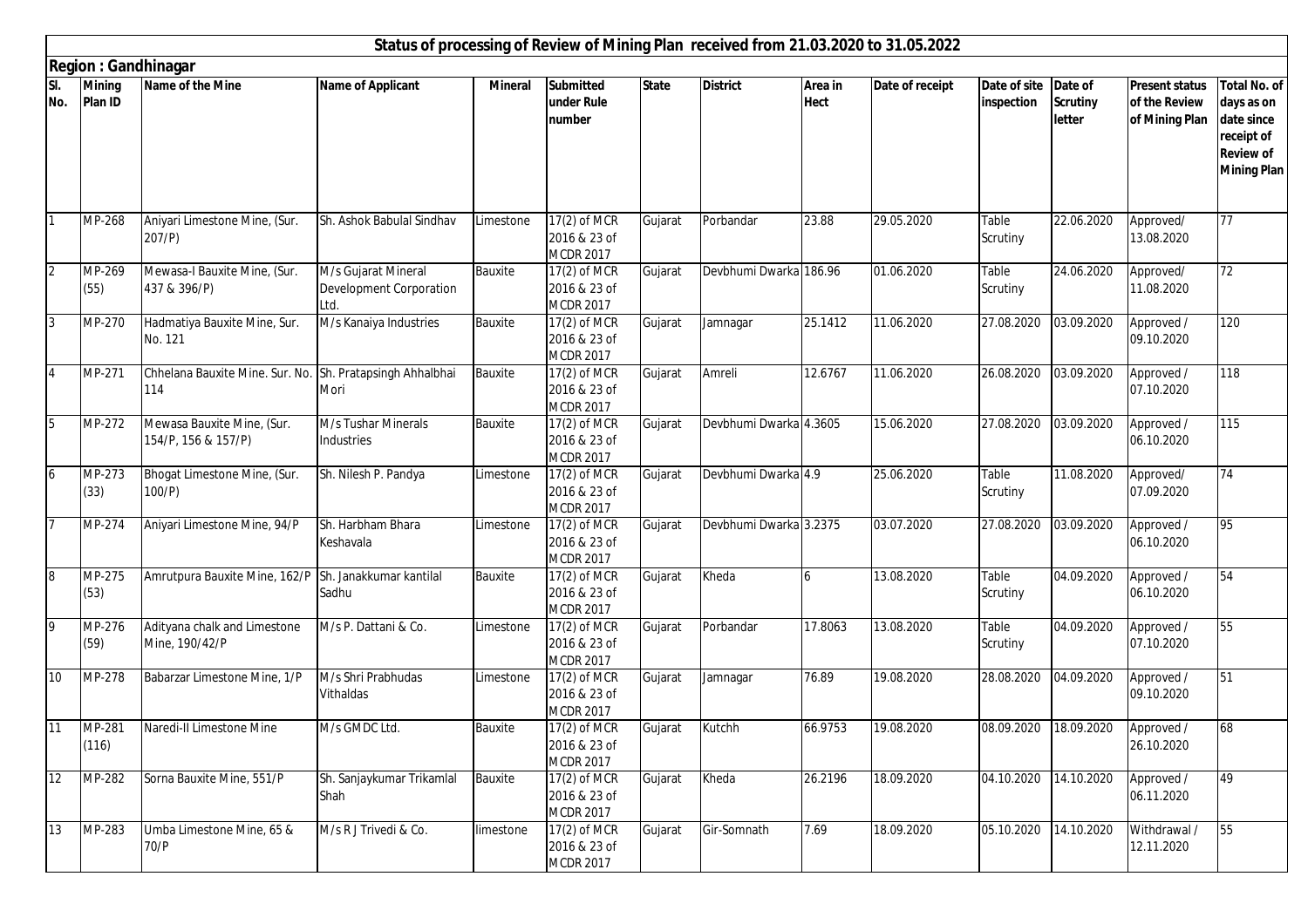|            |                             |                                                                       |                                                  |                |                                                    |              | Status of processing of Review of Mining Plan received from 21.03.2020 to 31.05.2022 |                        |                 |                            |                                      |                                                          |                                                                                                         |
|------------|-----------------------------|-----------------------------------------------------------------------|--------------------------------------------------|----------------|----------------------------------------------------|--------------|--------------------------------------------------------------------------------------|------------------------|-----------------|----------------------------|--------------------------------------|----------------------------------------------------------|---------------------------------------------------------------------------------------------------------|
|            |                             | <b>Region: Gandhinagar</b>                                            |                                                  |                |                                                    |              |                                                                                      |                        |                 |                            |                                      |                                                          |                                                                                                         |
| SI.<br>No. | <b>Mining</b><br>Plan ID    | Name of the Mine                                                      | <b>Name of Applicant</b>                         | <b>Mineral</b> | <b>Submitted</b><br>under Rule<br>number           | <b>State</b> | <b>District</b>                                                                      | Area in<br><b>Hect</b> | Date of receipt | Date of site<br>inspection | Date of<br><b>Scrutiny</b><br>letter | <b>Present status</b><br>of the Review<br>of Mining Plan | <b>Total No. of</b><br>days as on<br>date since<br>receipt of<br><b>Review of</b><br><b>Mining Plan</b> |
| 14         | MP-284                      | Khorasa Limestone Mine, 397/P Sh. Rudabhai Devshibhai                 | Vadher                                           | limestone      | 17(2) of MCR<br>2016 & 23 of<br><b>MCDR 2017</b>   | Gujarat      | Junagadh                                                                             |                        | 18.09.2020      | 06.10.2020                 | 14.10.2020                           | Approved/<br>06.11.2020                                  | 49                                                                                                      |
| 15         | $\overline{\text{MP}}$ -286 | Bhanduri Limestone Mine, 57/P   M/s Ajmera Cement Pvt. Ltd. limestone |                                                  |                | 17(2) of MCR<br>2016 & 23 of<br><b>MCDR 2017</b>   | Gujarat      | Junagadh                                                                             | 10.6938                | 30.09.2020      | 14.10.2020                 | 20.10.2020                           | Approved/<br>04.12.2020                                  | 65                                                                                                      |
| 16         | MP-287                      | Bhanduri Limestone Mine,<br>119/P                                     | M/s Ajmera Cement Pvt. Ltd. limestone            |                | 17(2) of MCR<br>2016 & 23 of<br><b>MCDR 2017</b>   | Gujarat      | Junagadh                                                                             | 8.4682                 | 30.09.2020      | 15.10.2020                 | 20.10.2020                           | Approved/<br>07.12.2020                                  | 68                                                                                                      |
| 17         | MP-288                      | Bhanduri Limestone Mine,<br>481/P                                     | M/s Ajmera Cement Pvt. Ltd. limestone            |                | $17(2)$ of MCR<br>2016 & 23 of<br><b>MCDR 2017</b> | Gujarat      | Junagadh                                                                             | 24.2811                | 30.09.2020      | 13.10.2020                 | 20.10.2020                           | Approved/<br>04.12.2020                                  | 65                                                                                                      |
| 18         | MP-289                      | Kadaya Limestone Mine, 42/P                                           | M/s Ajmera Cement Pvt. Ltd. limestone            |                | 17(2) of MCR<br>2016 & 23 of<br><b>MCDR 2017</b>   | Gujarat      | Junagadh                                                                             | 9.8743                 | 30.09.2020      | 08.10.2020                 | 15.10.2020                           | Approved/<br>02.12.2020                                  | 63                                                                                                      |
| 19         | MP-290                      | Mota Asota Bauxite Mine, 238/P M/s Saurashtra Calcine                 | <b>Bauxite &amp; Allied Industries</b>           | Bauxite        | 17(2) of MCR<br>2016 & 23 of<br><b>MCDR 2017</b>   | Gujarat      | Devbhumi Dwarka 32.3748                                                              |                        | 30.09.2020      | 08.10.2020                 | 14.10.2020                           | Withdrawal /<br>03.11.2020                               | 34                                                                                                      |
| 20         | MP-291                      | Adityana Limestone Mine,<br>190/42/P                                  | Smt. Truptiben H Thanki                          | limestone      | 17(2) of MCR<br>2016 & 23 of<br><b>MCDR 2017</b>   | Gujarat      | Porbandar                                                                            | $\overline{2}$         | 30.09.2020      | 15.10.2020                 | 15.10.2020                           | Approved /<br>24.11.2020                                 | 55                                                                                                      |
| 21         | MP-294                      | Rangpur Limestone Mine, 15/2P Sh. Hanifbhai Musabhai                  | Ganchi                                           | limestone      | 17(2) of MCR<br>2016 & 23 of<br><b>MCDR 2017</b>   | Gujarat      | Gir-Somnath                                                                          | 1.3425                 | 05.11.2020      |                            |                                      | Not approved/<br>18.03.2021                              | 133                                                                                                     |
| 22         | MP-295                      | Pachhtardi Limestone Mine,<br>78/P                                    | M/s Shree Digvijay Cement<br>Co. Ltd.            | limestone      | 17(2) of MCR<br>2016 & 23 of<br>MCDR 2017          | Gujarat      | Devbhumi Dwarka 18.0388                                                              |                        | 23.11.2020      | 11.12.2020                 | 21.12.2020                           | Approved/<br>28.01.2021                                  | 67                                                                                                      |
| 23         | MP-296                      | <b>Babarkot Limestone Mine-II</b>                                     | M/s Ultratech Cement Ltd.                        | limestone      | 17(2) of MCR<br>2016 & 23 of<br><b>MCDR 2017</b>   | Gujarat      | Amreli                                                                               | 14.2045                | 23.11.2020      | 05.12.2020                 | 15.12.2020                           | Approved/<br>13.01.2021                                  | 51                                                                                                      |
| 24         | MP-297                      | <b>Babarkot Limestone Mine-I</b>                                      | M/s Ultratech Cement Ltd.                        | limestone      | 17(2) of MCR<br>2016 & 23 of<br><b>MCDR 2017</b>   | Gujarat      | Amreli                                                                               | 49.8454                | 23.11.2020      | 04.12.2020 15.12.2020      |                                      | Approved/<br>13.01.2021                                  | 51                                                                                                      |
| 25         | MP-298                      | Adityana Limestone & Marl<br>Mine, 5/6/P & 602/P                      | M/s Saurashtra Cement Ltd. limestone             |                | 17(2) of MCR<br>2016 & 23 of<br><b>MCDR 2017</b>   | Gujarat      | Porbandar                                                                            | 643.02                 | 23.11.2020      | 17.12.2020                 | 22.12.2020                           | Approved/<br>27.01.2021                                  | 66                                                                                                      |
| 26         | MP-300                      | <b>GAGA Bauxite Mine, 235/P</b>                                       | M/s Yogita Allied And<br><b>Calcine Products</b> | Bauxite        | 17(2) of MCR<br>2016 & 23 of<br><b>MCDR 2017</b>   | Gujarat      | Jamnagar                                                                             | 37.7675                | 23.11.2020      | 12.12.2020                 | 21.12.2020                           | Approved/<br>28.01.2021                                  | 67                                                                                                      |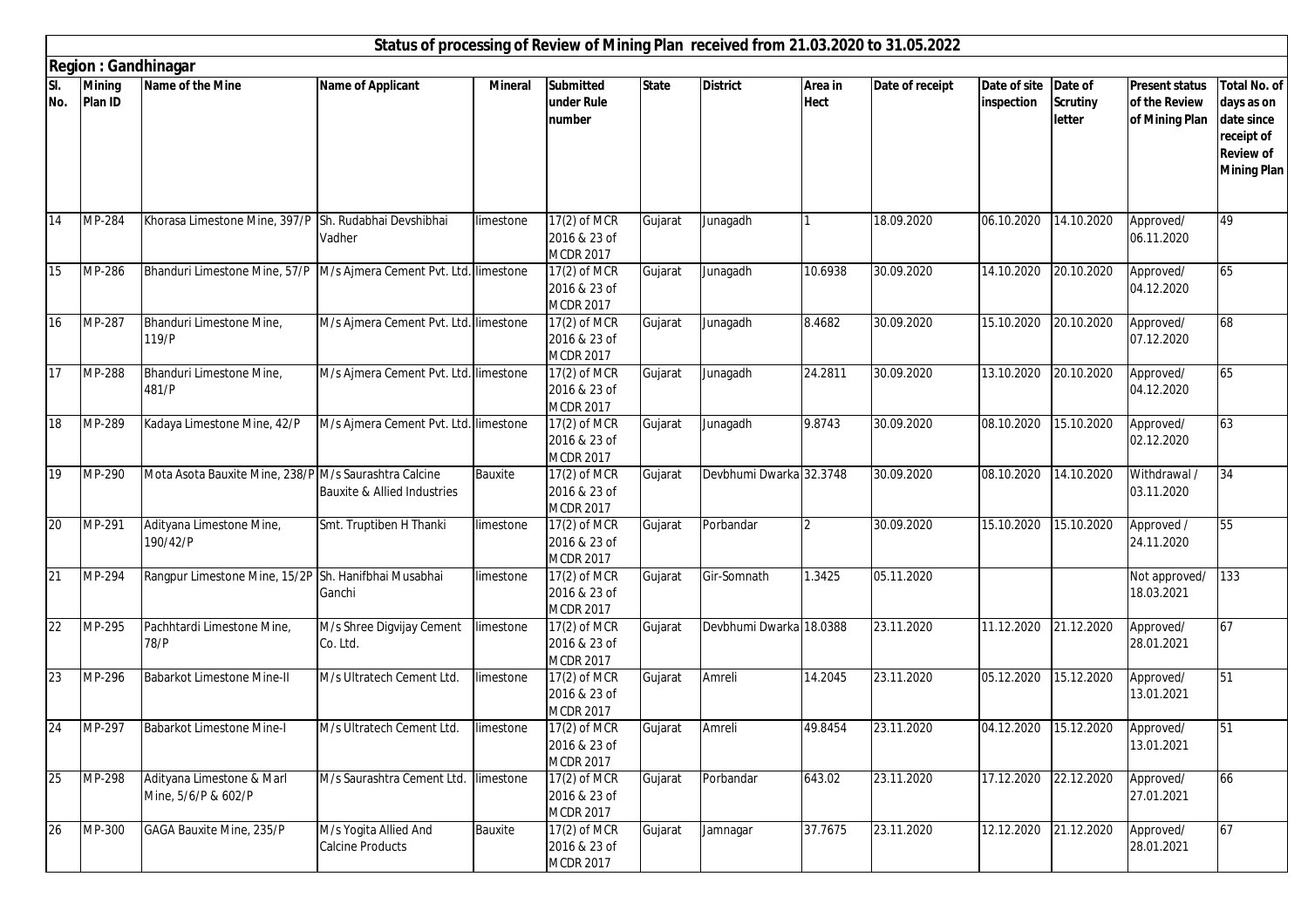|            |                            |                                                                 |                                                                |                |                                                  |              | Status of processing of Review of Mining Plan received from 21.03.2020 to 31.05.2022 |                        |                 |                            |                                      |                                                          |                                                                                                         |
|------------|----------------------------|-----------------------------------------------------------------|----------------------------------------------------------------|----------------|--------------------------------------------------|--------------|--------------------------------------------------------------------------------------|------------------------|-----------------|----------------------------|--------------------------------------|----------------------------------------------------------|---------------------------------------------------------------------------------------------------------|
|            | <b>Region: Gandhinagar</b> |                                                                 |                                                                |                |                                                  |              |                                                                                      |                        |                 |                            |                                      |                                                          |                                                                                                         |
| SI.<br>No. | <b>Mining</b><br>Plan ID   | Name of the Mine                                                | <b>Name of Applicant</b>                                       | <b>Mineral</b> | <b>Submitted</b><br>under Rule<br>number         | <b>State</b> | <b>District</b>                                                                      | Area in<br><b>Hect</b> | Date of receipt | Date of site<br>inspection | Date of<br><b>Scrutiny</b><br>letter | <b>Present status</b><br>of the Review<br>of Mining Plan | <b>Total No. of</b><br>days as on<br>date since<br>receipt of<br><b>Review of</b><br><b>Mining Plan</b> |
| 27         | MP-305                     | Dedhrota Bauxite Mine, 335/1                                    | Sh. Amlimiya Imamali Saiyad Bauxite                            |                | 17(2) of MCR<br>2016 & 23 of<br><b>MCDR 2017</b> | Gujarat      | Sabarkantha                                                                          | 20                     | 23.11.2020      | 03.12.2020                 | 08.12.2020                           | Approved/<br>12.01.2021                                  | 50                                                                                                      |
| 28         | MP-306                     | Bhod Limestone Mine, 358/3                                      | Sh. Ashok Babulal Sindhav                                      | limestone      | 17(2) of MCR<br>2016 & 23 of<br><b>MCDR 2017</b> | Gujarat      | Porbandar                                                                            | 16.18                  | 02.12.2020      | 16.12.2020                 | 28.12.2020                           | Approved/<br>27.01.2021                                  | 58                                                                                                      |
| 29         | MP-307                     | Talli Bambhor Limestone Mine                                    | M/s Ultratech Cement Ltd.                                      | limestone      | 17(2) of MCR<br>2016 & 23 of<br><b>MCDR 2017</b> | Gujarat      | Bhavnagar                                                                            | 193.3269               | 02.12.2020      | 07.12.2020                 | 17.12.2020                           | Approved/<br>15.01.2021                                  | 44                                                                                                      |
| 30         | MP-308                     | KDK Limestone Mine,                                             | M/s Ultratech Cement Ltd.                                      | limestone      | 17(2) of MCR<br>2016 & 23 of<br><b>MCDR 2017</b> | Gujarat      | Bhavnagar                                                                            | 632.0064               | 02.12.2020      | 08.12.2020                 | 18.12.2020                           | Approved/<br>14.01.2021                                  | 43                                                                                                      |
| 31         | MP-309                     | MRMRJ Limestone Mine,                                           | M/s Ultratech Cement Ltd.                                      | limestone      | 17(2) of MCR<br>2016 & 23 of<br><b>MCDR 2017</b> | Gujarat      | Bhavnagar                                                                            | 499.7236               | 02.12.2020      | 09.12.2020                 | 21.12.2020                           | Approved/<br>14.01.2021                                  | 43                                                                                                      |
| 32         | MP-310                     | Kovaya Limestone Mine                                           | M/s Ultratech Cement Ltd.                                      | Timestone      | 17(2) of MCR<br>2016 & 23 of<br><b>MCDR 2017</b> | Gujarat      | Amreli                                                                               | 953.3253               | 02.12.2020      | 06.12.2020                 | 17.12.2020                           | Approved/<br>12.01.2021                                  | 41                                                                                                      |
| 33         | MP-311                     | Singsar Limestone Mine                                          | M/s Ambuja Cement Ltd.                                         | limestone      | 17(2) of MCR<br>2016 & 23 of<br><b>MCDR 2017</b> | Gujarat      | Gir Somnath                                                                          | 728.1156               | 02.12.2020      | 08.12.2020                 | 21.12.2020                           | Approved/<br>29.01.2021                                  | 58                                                                                                      |
| 34         | MP-312                     | Taiyabpura Bauxite Mine, 100 & Sh. Janakkumar Kantilal<br>328/P | Sadhu                                                          | Bauxite        | 17(2) of MCR<br>2016 & 23 of<br><b>MCDR 2017</b> | Gujarat      | Kheda                                                                                | 7.83                   | 17.12.2020      | 22.12.2020                 | 04.01.2021                           | Approved/<br>05.02.2021                                  | 50                                                                                                      |
| 35         | MP-313                     | Taiyabpura Bauxite Mine, 328/P Sh. Janakkumar Kantilal          | Sadhu                                                          | Bauxite        | 17(2) of MCR<br>2016 & 23 of<br>MCDR 2017        | Gujarat      | Kheda                                                                                |                        | 17.12.2020      | 23.12.2020                 | 04.01.2021                           | Approved/<br>05.02.2021                                  | 50                                                                                                      |
| 36         | MP-315                     | Mewasa Bauxite Mine, 154/P                                      | M/s Saurashtra Calcine<br>Bauxite and Allied Industries        | Bauxite        | 17(2) of MCR<br>2016 & 23 of<br><b>MCDR 2017</b> | Gujarat      | Devbhumi Dwarka 1.3557                                                               |                        | 30.12.2020      | 08.01.2021                 | 19.01.2021                           | Approved/<br>17.02.2021                                  | 49                                                                                                      |
| 37         | $\overline{\text{MP-}316}$ | Mewasa Bauxite Mine, 138/P                                      | M/s Saurashtra Calcine<br><b>Bauxite and Allied Industries</b> | Bauxite        | 17(2) of MCR<br>2016 & 23 of<br><b>MCDR 2017</b> | Gujarat      | Devbhumi Dwarka 9.66                                                                 |                        | 30.12.2020      | 08.01.2021 19.01.2021      |                                      | Approved/<br>17.02.2021                                  | 49                                                                                                      |
| 38         | MP-317                     | Boricha Limestone Mine, 22/2/P M/s Saurashtra Chemicals,        | Div. of Nirma Ltd.                                             | limestone      | 17(2) of MCR<br>2016 & 23 of<br><b>MCDR 2017</b> | Gujarat      | Porbandar                                                                            | 101.17                 | 06.01.2020      | 09.01.2021                 | 25.01.2021                           | Approved/<br>02.03.2021                                  | 55                                                                                                      |
| 39         | MP-318                     | Palakhada Bauxite Mine, 185,<br>286, 290 & 299)                 | M/s Saurashtra Minerals<br>Pvt. Ltd.                           | Bauxite        | 17(2) of MCR<br>2016 & 23 of<br><b>MCDR 2017</b> | Gujarat      | Porbandar                                                                            | 65.3971                | 06.01.2021      | 10.01.2021                 | 25.01.2021                           | Approved/<br>02.03.2021                                  | 55                                                                                                      |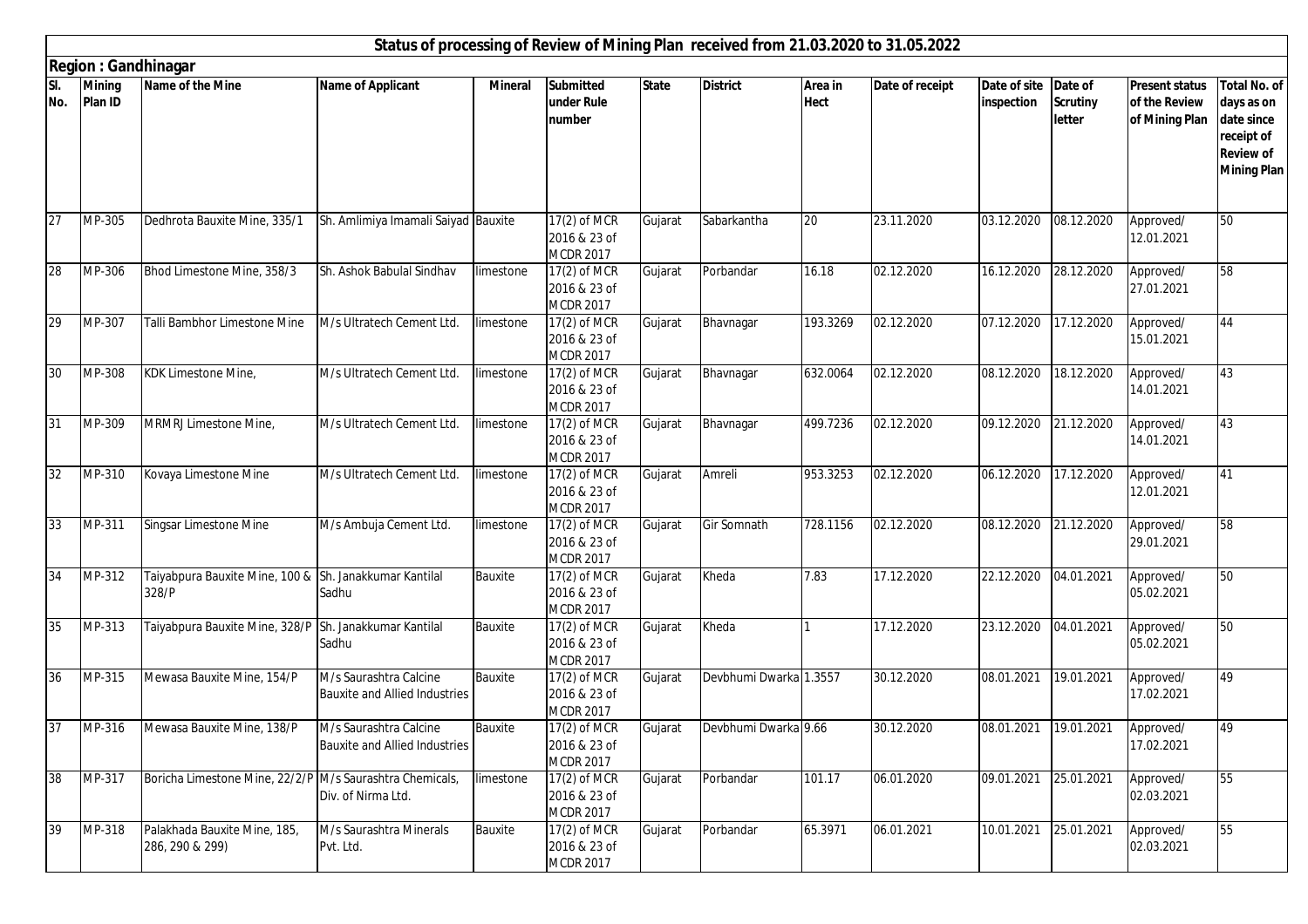|            |                            |                                                                                |                                                       |                |                                                    |              | Status of processing of Review of Mining Plan received from 21.03.2020 to 31.05.2022 |                        |                 |                            |                                      |                                                          |                                                                                                         |
|------------|----------------------------|--------------------------------------------------------------------------------|-------------------------------------------------------|----------------|----------------------------------------------------|--------------|--------------------------------------------------------------------------------------|------------------------|-----------------|----------------------------|--------------------------------------|----------------------------------------------------------|---------------------------------------------------------------------------------------------------------|
|            | <b>Region: Gandhinagar</b> |                                                                                |                                                       |                |                                                    |              |                                                                                      |                        |                 |                            |                                      |                                                          |                                                                                                         |
| SI.<br>No. | <b>Mining</b><br>Plan ID   | Name of the Mine                                                               | <b>Name of Applicant</b>                              | <b>Mineral</b> | <b>Submitted</b><br>under Rule<br>number           | <b>State</b> | <b>District</b>                                                                      | Area in<br><b>Hect</b> | Date of receipt | Date of site<br>inspection | Date of<br><b>Scrutiny</b><br>letter | <b>Present status</b><br>of the Review<br>of Mining Plan | <b>Total No. of</b><br>days as on<br>date since<br>receipt of<br><b>Review of</b><br><b>Mining Plan</b> |
| 40         | MP-319                     | Zinzerka Limestone Mine, Sur.<br>No. 22/P                                      | M/s Tata Chemicals Ltd.                               | limestone      | $17(2)$ of MCR<br>2016 & 23 of<br><b>MCDR 2017</b> | Gujarat      | Porbandar                                                                            | 14.27                  | 06.01.2021      | 11.01.2021                 | 25.01.2021                           | Approved/<br>16.02.2021                                  | 41                                                                                                      |
| 41         | $\overline{\text{MP-}320}$ | Aniali-Rana-Bordi Limestone<br>Mine, Sur. No. 207/P                            | M/s Tata Chemicals Ltd.                               | limestone      | 17(2) of MCR<br>2016 & 23 of<br><b>MCDR 2017</b>   | Gujarat      | Porbandar                                                                            | 12.27                  | 06.01.2021      | 12.01.2021                 | 25.01.2021                           | Approved/<br>18.02.2021                                  | 43                                                                                                      |
| 42         | MP-321                     | Jadua Limestone Mine                                                           | M/s Sanghi Industries Ltd.                            | limestone      | 17(2) of MCR<br>2016 & 23 of<br><b>MCDR 2017</b>   | Gujarat      | Kutchh                                                                               | 1543.0958              | 28.01.2021      | 05.02.2021                 | 16.02.2021                           | Approved/<br>23.03.2021                                  | 54                                                                                                      |
| 43         | MP-322                     | Ranavav Limestone Mine,<br>78/5/P                                              | Sh. Devabhai Karabhai<br>Bhutiya                      | limestone      | 17(2) of MCR<br>2016 & 23 of<br><b>MCDR 2017</b>   | Gujarat      | Porbandar                                                                            | 11.33                  | 29.01.2021      | 10.02.2021                 | 18.02.2021                           | Approved/<br>26.03.2021                                  | 56                                                                                                      |
| 44         | MP-323                     | Patan Limestone Mine, Sur. No.<br>196 & 197                                    | M/s Nirma Ltd.                                        | limestone      | 17(2) of MCR<br>2016 & 23 of<br><b>MCDR 2017</b>   | Gujarat      | Jamnagar                                                                             | 911.4145               | 01.02.2021      | 08.02.2021                 | 17.02.2021                           | Approved/<br>18.03.2021                                  | 45                                                                                                      |
| 45         | MP-324                     | Dharampur-Kajawadri<br>Limestone Mine, Sur. No. 2/5/P   Division of Nirma Ltd. | M/s Saurashtra Chemicals,                             | limestone      | 17(2) of MCR<br>2016 & 23 of<br><b>MCDR 2017</b>   | Gujarat      | Porbandar                                                                            | 77.8554<br>(87.33)     | 02.02.2021      | 07.02.2021                 | 19.02.2021                           | Approved/<br>23.03.2021                                  | 49                                                                                                      |
| 46         | MP-325                     | Dharampur-Kajawadri<br>Limestone Mine,<br>Sur. No. 2/9/P                       | M/s Saurashtra Chemicals,<br>Division of Nirma Ltd.   | limestone      | 17(2) of MCR<br>2016 & 23 of<br><b>MCDR 2017</b>   | Gujarat      | Porbandar                                                                            | 14.61                  | 02.02.2021      | 09.02.2021                 | 18.02.2021                           | Approved/<br>18.03.2021                                  | 44                                                                                                      |
| 47         | MP-326                     | Mewasa Bauxite Mine, 341/P                                                     | M/s Tushar Minerals<br>Industries                     | Bauxite        | 17(2) of MCR<br>2016 & 23 of<br><b>MCDR 2017</b>   | Gujarat      | Devbhumi Dwarka 1                                                                    |                        | 03.02.2021      | 12.02.2021                 | 18.02.2021                           | Withdrawal/<br>18.03.2021                                | 43                                                                                                      |
| 48         | MP-328                     | Mewasa Bauxite Mine, Sur. No.<br>212/P                                         | M/s Gujarat Calcine Bauxite Bauxite<br>& Refractories |                | 17(2) of MCR<br>2016 & 23 of<br><b>MCDR 2017</b>   | Gujarat      | Devbhumi Dwarka 2.4281                                                               |                        | 03.02.2021      | 10.02.2021                 | 17.02.2021                           | Approved/<br>22.03.2021                                  | 47                                                                                                      |
| 49         | MP-329                     | Mewasa Bauxite Mine, Sur. No.<br>140/P                                         | M/s Gujarat Calcine Bauxite Bauxite<br>& Refractories |                | 17(2) of MCR<br>2016 & 23 of<br><b>MCDR 2017</b>   | Gujarat      | Devbhumi Dwarka 1.2242                                                               |                        | 03.02.2021      | 10.02.2021                 | 19.02.2021                           | Approved/<br>22.03.2021                                  | 47                                                                                                      |
| 50         | MP-330                     | Varada-II Bauxite Mine, 330/P                                                  | M/s Orient Abrasives Ltd.                             | Bauxite        | 17(2) of MCR<br>2016 & 23 of<br><b>MCDR 2017</b>   | Gujarat      | Devbhumi Dwarka 25.8798                                                              |                        | 05.02.2021      |                            | 11.02.2021 19.02.2021                | Approved/<br>19.03.2021                                  | 42                                                                                                      |
| 51         | MP-331                     | Malvada Limestone Mine, 35/P                                                   | Sh. Jaidev Prakash Thakor                             | Limestone      | 17(2) of MCR<br>2016 & 23 of<br><b>MCDR 2017</b>   | Gujarat      | Jamnagar                                                                             | 4.9                    | 25.03.2021      | 01.04.2021                 | 16.04.2021                           | Approved(P)/20-56<br>05.2021                             |                                                                                                         |
| 52         | MP-332                     | Malvada Limestone Mine, 35/P                                                   | Smt. Lilavati Prakash Thakor Limestone                |                | 17(2) of MCR<br>2016 & 23 of<br><b>MCDR 2017</b>   | Gujarat      | Jamnagar                                                                             | 4.9                    | 25.03.2021      | 01.04.2021                 | 16.04.2021                           | Approved(P)/20-56<br>05.2021                             |                                                                                                         |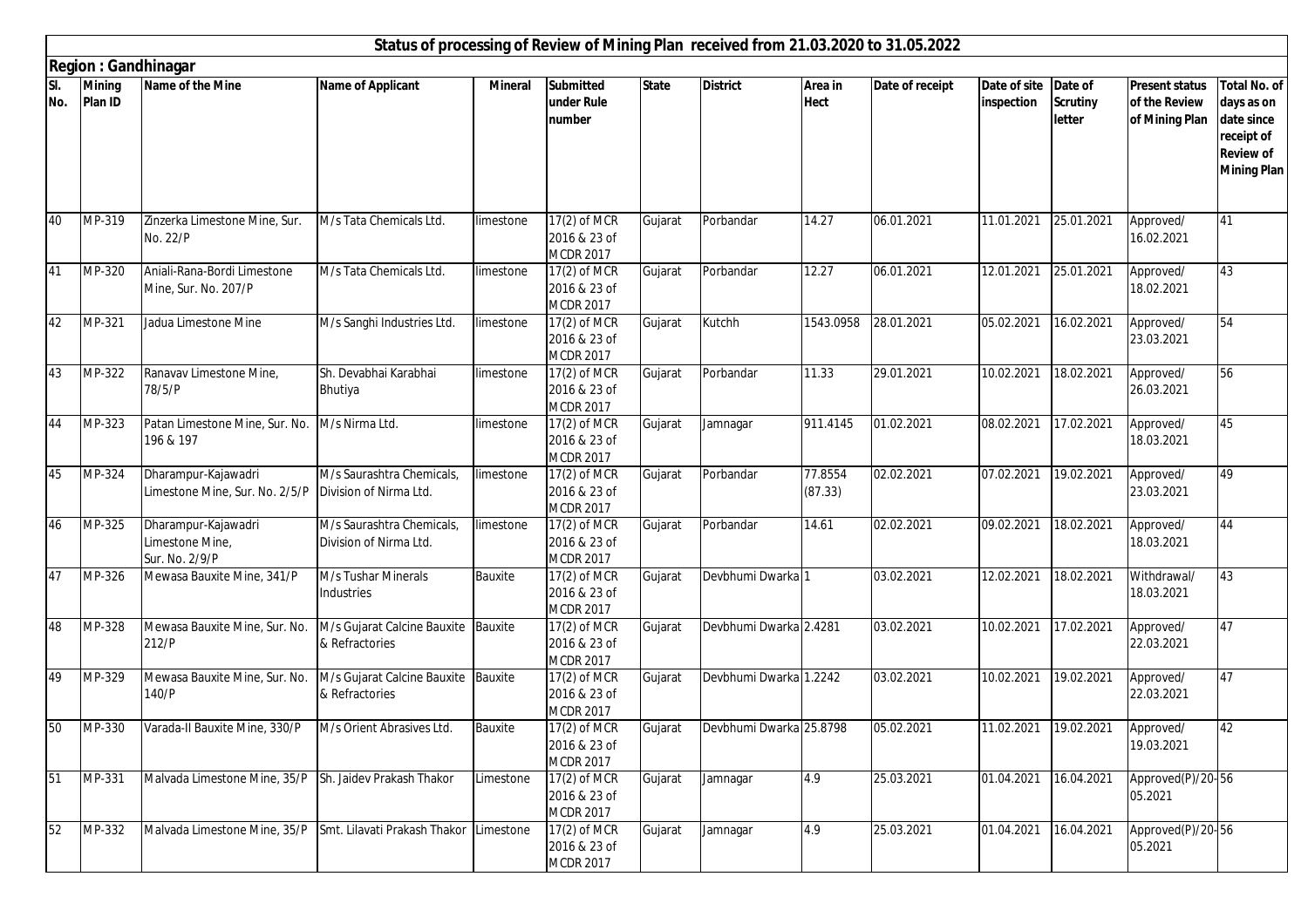|            | Status of processing of Review of Mining Plan received from 21.03.2020 to 31.05.2022<br><b>Region: Gandhinagar</b><br>Name of the Mine<br><b>Name of Applicant</b><br><b>Mining</b><br><b>Mineral</b><br><b>Submitted</b><br><b>State</b><br><b>District</b><br>Area in<br>Date of receipt<br>Date of site<br>Date of<br><b>Total No. of</b><br><b>Present status</b><br>Plan ID<br>under Rule<br><b>Hect</b><br>inspection<br><b>Scrutiny</b><br>of the Review<br>days as on |                                              |                                  |           |                                                    |         |                        |          |            |                   |            |                                           |                                                                    |  |
|------------|-------------------------------------------------------------------------------------------------------------------------------------------------------------------------------------------------------------------------------------------------------------------------------------------------------------------------------------------------------------------------------------------------------------------------------------------------------------------------------|----------------------------------------------|----------------------------------|-----------|----------------------------------------------------|---------|------------------------|----------|------------|-------------------|------------|-------------------------------------------|--------------------------------------------------------------------|--|
| SI.<br>No. |                                                                                                                                                                                                                                                                                                                                                                                                                                                                               |                                              |                                  |           | number                                             |         |                        |          |            |                   | letter     | of Mining Plan                            | date since<br>receipt of<br><b>Review of</b><br><b>Mining Plan</b> |  |
| 53         | MP-333                                                                                                                                                                                                                                                                                                                                                                                                                                                                        | Malvada Limestone Mine, 35/P                 | Sh. Chandradev Prakash<br>Thakor | Limestone | 17(2) of MCR<br>2016 & 23 of<br><b>MCDR 2017</b>   | Gujarat | Jamnagar               | 4.9      | 25.03.2021 | 02.04.2021        | 16.04.2021 | Approved(P)/20-56<br>05.2021              |                                                                    |  |
| 54         | $\overline{\text{MP}}$ -334                                                                                                                                                                                                                                                                                                                                                                                                                                                   | Malvada Limestone Mine, 35/P                 | Sh. Prakash Jethalal Thakor      | Limestone | 17(2) of MCR<br>2016 & 23 of<br><b>MCDR 2017</b>   | Gujarat | Jamnagar               | 4.9      | 25.03.2021 | 02.04.2021        | 16.04.2021 | Approved(P)/20-56<br>05.2021              |                                                                    |  |
| 55         | MP-336                                                                                                                                                                                                                                                                                                                                                                                                                                                                        | Vasai Limestone Mine, 129/P                  | Sh. Rajesh Sardulbha Ker         | Limestone | 17(2) of MCR<br>2016 & 23 of<br><b>MCDR 2017</b>   | Gujarat | Devbhumi Dwarka 4.2467 |          | 25.03.2021 | 01.04.2021        | 09.04.2021 | Approved(P)/20-56<br>05.2021              |                                                                    |  |
| 56         | MP-338                                                                                                                                                                                                                                                                                                                                                                                                                                                                        | Ambadungar Fluorspar Mine,<br>40/P           | M/s GMDC Ltd.                    | Fluorspar | $17(2)$ of MCR<br>2016 & 23 of<br><b>MCDR 2017</b> | Gujarat | Chhotaudaipur          | 31.2     | 25.03.2021 | 09.04.2021        | 22.04.2021 | Approved(P)/21-57<br>05.2021              |                                                                    |  |
| 57         | MP-339                                                                                                                                                                                                                                                                                                                                                                                                                                                                        | Ambadungar Fluorspar Mine,<br>40/P           | M/s GMDC Ltd.                    | Fluorspar | $17(2)$ of MCR<br>2016 & 23 of<br><b>MCDR 2017</b> | Gujarat | Chhotaudaipur          | 32       | 07.04.2021 | 10.04.2021        | 22.04.2021 | Approved(P)/21-43<br>05.2021              |                                                                    |  |
| 58         | MP-341                                                                                                                                                                                                                                                                                                                                                                                                                                                                        | Malundha Limestone Mine,<br>185/45           | M/s R. J. Trivedi & Co.          | Limestone | 17(2) of MCR<br>2016 & 23 of<br><b>MCDR 2017</b>   | Gujarat | Gir Somnath            | 37.23    | 10.05.2021 | 24.06.2021        | 09.07.2021 | Approved(P)/24-15<br>05.2021              |                                                                    |  |
| 59         | MP-342                                                                                                                                                                                                                                                                                                                                                                                                                                                                        | Wandh-II Bauxite Mine, 418/P                 | M/s GMDC Ltd.                    | Bauxite   | 17(2) of MCR<br>2016 & 23 of<br><b>MCDR 2017</b>   | Gujarat | Kutchh                 | 8.09     | 10.05.2021 | 24.06.2021        | 08.07.2021 | Approved(P)/24-15<br>05.2021              |                                                                    |  |
| 60         | MP-343                                                                                                                                                                                                                                                                                                                                                                                                                                                                        | Daban Wamoti Bauxite Mine                    | M/s GMDC Ltd.                    | Bauxite   | 17(2) of MCR<br>2016 & 23 of<br><b>MCDR 2017</b>   | Gujarat | Kutchh                 | 642.055  | 13.05.2021 | 25.06.2021        | 09.07.2021 | Approved(P)/24-12<br>05.2021              |                                                                    |  |
| 61         | MP-344                                                                                                                                                                                                                                                                                                                                                                                                                                                                        | Roha Kotda Bauxite Mine                      | M/s GMDC Ltd.                    | Bauxite   | 17(2) of MCR<br>2016 & 23 of<br><b>MCDR 2017</b>   | Gujarat | Kutchh                 | 360.3601 | 13.05.2021 | Table<br>Scrutiny | 07.07.2021 | Approved(P)/24-12<br>05.2021              |                                                                    |  |
| 62         | MP-345                                                                                                                                                                                                                                                                                                                                                                                                                                                                        | Mothala Balachod Bauxite Mine M/s GMDC Ltd.  |                                  | Bauxite   | 17(2) of MCR<br>2016 & 23 of<br><b>MCDR 2017</b>   | Gujarat | Kutchh                 | 280.7686 | 13.05.2021 | Table<br>Scrutiny | 07.07.2021 | Approved <sub>(P)</sub> /24-12<br>05.2021 |                                                                    |  |
| 63         | $\overline{\text{MP-}346}$                                                                                                                                                                                                                                                                                                                                                                                                                                                    | Naredi-Nandra Bauxite Mine                   | M/s GMDC Ltd.                    | Bauxite   | 17(2) of MCR<br>2016 & 23 of<br><b>MCDR 2017</b>   | Gujarat | Kutchh                 | 169.5968 | 13.05.2021 | Table<br>Scrutiny | 07.07.2021 | Approved <sub>(P)</sub> /24-12<br>05.2021 |                                                                    |  |
| 64         | MP-347                                                                                                                                                                                                                                                                                                                                                                                                                                                                        | Vangar & Madhiya Limestone<br>Mine           | M/s Nirma Ltd.                   | Limestone | 17(2) of MCR<br>2016 & 23 of<br><b>MCDR 2017</b>   | Gujarat | Bhavnagar              | 612.1336 | 24.05.2021 | 27.06.2021        | 12.07.2021 | Approved/<br>05.08.2021                   | 73                                                                 |  |
| 65         | MP-348                                                                                                                                                                                                                                                                                                                                                                                                                                                                        | Gujarda, Dudheri & Dudhala<br>Limestone Mine | M/s Nirma Ltd.                   | Limestone | 17(2) of MCR<br>2016 & 23 of<br><b>MCDR 2017</b>   | Gujarat | Bhavnagar              | 681.62   | 24.05.2021 | 29.06.2021        | 12.07.2021 | Approved/<br>04.08.2021                   | 72                                                                 |  |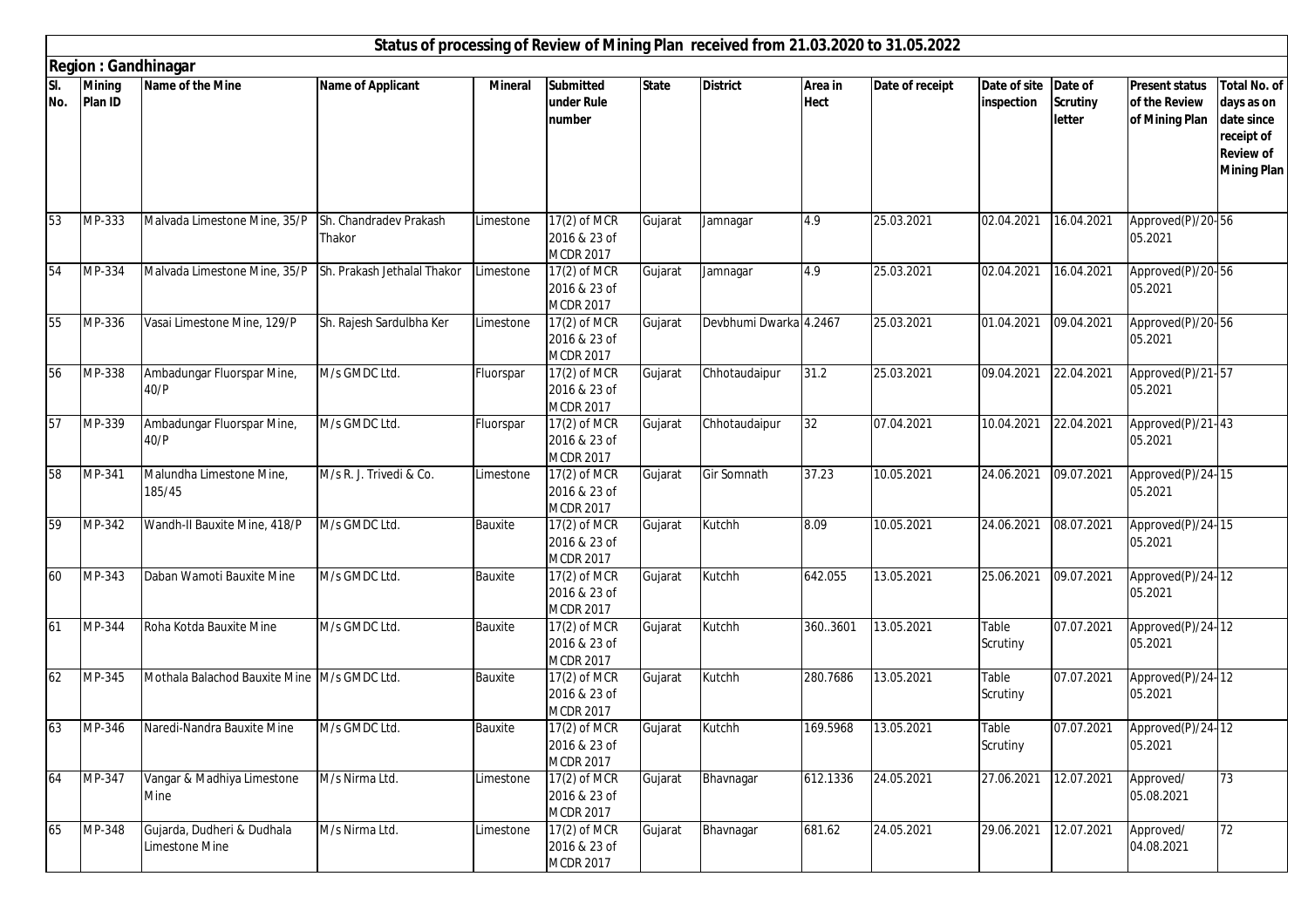|                 |                             |                                               |                                                                  |                |                                                    |              |                     |                        | Status of processing of Review of Mining Plan received from 21.03.2020 to 31.05.2022 |                            |                                      |                                                          |                                                                                                         |
|-----------------|-----------------------------|-----------------------------------------------|------------------------------------------------------------------|----------------|----------------------------------------------------|--------------|---------------------|------------------------|--------------------------------------------------------------------------------------|----------------------------|--------------------------------------|----------------------------------------------------------|---------------------------------------------------------------------------------------------------------|
|                 |                             | <b>Region: Gandhinagar</b>                    |                                                                  |                |                                                    |              |                     |                        |                                                                                      |                            |                                      |                                                          |                                                                                                         |
| SI.<br>No.      | <b>Mining</b><br>Plan ID    | Name of the Mine                              | <b>Name of Applicant</b>                                         | <b>Mineral</b> | <b>Submitted</b><br>under Rule<br>number           | <b>State</b> | <b>District</b>     | Area in<br><b>Hect</b> | Date of receipt                                                                      | Date of site<br>inspection | Date of<br><b>Scrutiny</b><br>letter | <b>Present status</b><br>of the Review<br>of Mining Plan | <b>Total No. of</b><br>days as on<br>date since<br>receipt of<br><b>Review of</b><br><b>Mining Plan</b> |
| 66              | MP-349                      | Padhiarka & Doliya Limestone<br>Mine          | M/s Nirma Ltd.                                                   | Limestone      | 17(2) of MCR<br>2016 & 23 of<br>MCDR 2017          | Gujarat      | Bhavnagar           | 332.24                 | 24.05.2021                                                                           | 28.06.2021                 | 12.07.2021                           | Approved/<br>05.08.2021                                  | 73                                                                                                      |
| 67              | MP-351                      | Fulka Limestone Mine, 57/P                    | M/s Nirma Ltd.                                                   | Limestone      | 17(2) of MCR<br>2016 & 23 of<br><b>MCDR 2017</b>   | Gujarat      | Gir Somnath         | 3.4196                 | 05.07.2021                                                                           | 23.07.2021                 | 12.08.2021                           | Not-approved/<br>02.09.2021                              | 59                                                                                                      |
| 68              | MP-352                      | Fulka Limestone Mine, 44/P                    | M/s Nirma Ltd.                                                   | Limestone      | 17(2) of MCR<br>2016 & 23 of<br><b>MCDR 2017</b>   | Gujarat      | Gir Somnath         | 4.7146                 | 05.07.2021                                                                           | 23.07.2021                 | 11.08.2021                           | Approved/<br>02.09.2021                                  | 59                                                                                                      |
| 69              | $\overline{\text{MP}}$ -354 | Biladi Limestone Mine, 91/P                   | Sh. Gopalbhai Meghajibhai<br>Patel                               | Limestone      | $17(2)$ of MCR<br>2016 & 23 of<br><b>MCDR 2017</b> | Gujarat      | Porbandar           | $\overline{4}$         | 05.07.2021                                                                           | 16.07.2021                 | 29.07.2021                           | Not-approved/ 60<br>3.9.2021                             |                                                                                                         |
| 70              | MP-355                      | Damasa Limestone Mine, 110/P   M/s Nirma Ltd. |                                                                  | Limestone      | 17(2) of MCR<br>2016 & 23 of<br><b>MCDR 2017</b>   | Gujarat      | Gir Somnath         | 2.8328                 | 05.07.2021                                                                           | 21.07.2021                 | 11.08.2021                           | Approved/<br>01.09.2021                                  | 58                                                                                                      |
| 71              | MP-356                      | Dharbavad Limestone Mine,<br>52/P             | M/s Nirma Ltd.                                                   | Limestone      | 17(2) of MCR<br>2016 & 23 of<br><b>MCDR 2017</b>   | Gujarat      | Gir Somnath         | 3.0757                 | 05.07.2021                                                                           | 22.07.2021                 | 06.08.2021                           | Approved/<br>01.09.2021                                  | 58                                                                                                      |
| 72              | MP-357                      | Dharbavad Limestone Mine,<br>101/P            | M/s Nirma Ltd.                                                   | Limestone      | 17(2) of MCR<br>2016 & 23 of<br><b>MCDR 2017</b>   | Gujarat      | Gir Somnath         | 2.5293                 | 05.07.2021                                                                           | 22.07.2021                 | 12.08.2021                           | Approved/<br>02.09.2021                                  | 59                                                                                                      |
| 73              | MP-359                      | Bhatia Limestone Mine, 907/P                  | Late Sh. Abbas Dosmamad<br>Khira Legal Heir Anvar Abbas<br>Khira | Limestone      | 17(2) of MCR<br>2016 & 23 of<br><b>MCDR 2017</b>   | Gujarat      | Devbhumi-<br>Dwarka | 49.3804                | 06.07.2021                                                                           | 14.07.2021                 | 04.08.2021                           | Withdrawal /<br>08.09.2021                               | 64                                                                                                      |
| 74              | MP-360                      | Lodhva Limestone Mine                         | M/s Ambuja Cement Ltd.                                           | Limestone      | 17(2) of MCR<br>2016 & 23 of<br><b>MCDR 2018</b>   | Gujarat      | Gir Somnath         | 505.6839               | 07.10.2021                                                                           | Table<br>Scrutiny          | 10.11.2021                           | Approved/<br>15.12.2021                                  | 69                                                                                                      |
| 75              | MP-361                      | Sugala Limestone Mine                         | M/s Ambuja Cement Ltd.                                           | Limestone      | 17(2) of MCR<br>2016 & 23 of<br><b>MCDR 2019</b>   | Gujarat      | Gir Somnath         | 417.3584               | 07.10.2021                                                                           | Table<br>Scrutiny          | 18.11.2021                           | Approved/<br>17.12.2021                                  | 71                                                                                                      |
| 76              | $\overline{\text{MP-}362}$  | Vastan Limestone Mine                         | M/s Gujarat Industries<br>Power Co. Ltd.                         | Limestone      | 17(2) of MCR<br>2016 & 23 of<br><b>MCDR 2020</b>   | Gujarat      | Surat               | 80                     | 07.10.2021                                                                           | 28.10.2021 18.11.2021      |                                      | Approved/<br>17.12.2021                                  | 71                                                                                                      |
| $\overline{77}$ | MP-363                      | Harai-Kharudi Limestone Mine                  | M/s Ultratech Cement Ltd.                                        | Limestone      | 17(2) of MCR<br>2016 & 23 of<br><b>MCDR 2021</b>   | Gujarat      | Kutchh              | 659                    | 08.10.2021                                                                           | Table<br>Scrutiny          | 29.11.2021                           | Approved/<br>23.12.2021                                  | 69                                                                                                      |
| 78              | MP-364                      | Harnasa Limestone Mine                        | M/s Gujarat Heavy<br>Chemicals Ltd.                              | Limestone      | 17(2) of MCR<br>2016 & 23 of<br><b>MCDR 2022</b>   | Gujarat      | Gir Somnath         | 141.8538               | 08.10.2021                                                                           | Table<br>Scrutiny          | 29.11.2021                           | Not approved/ 90<br>05.01.2022                           |                                                                                                         |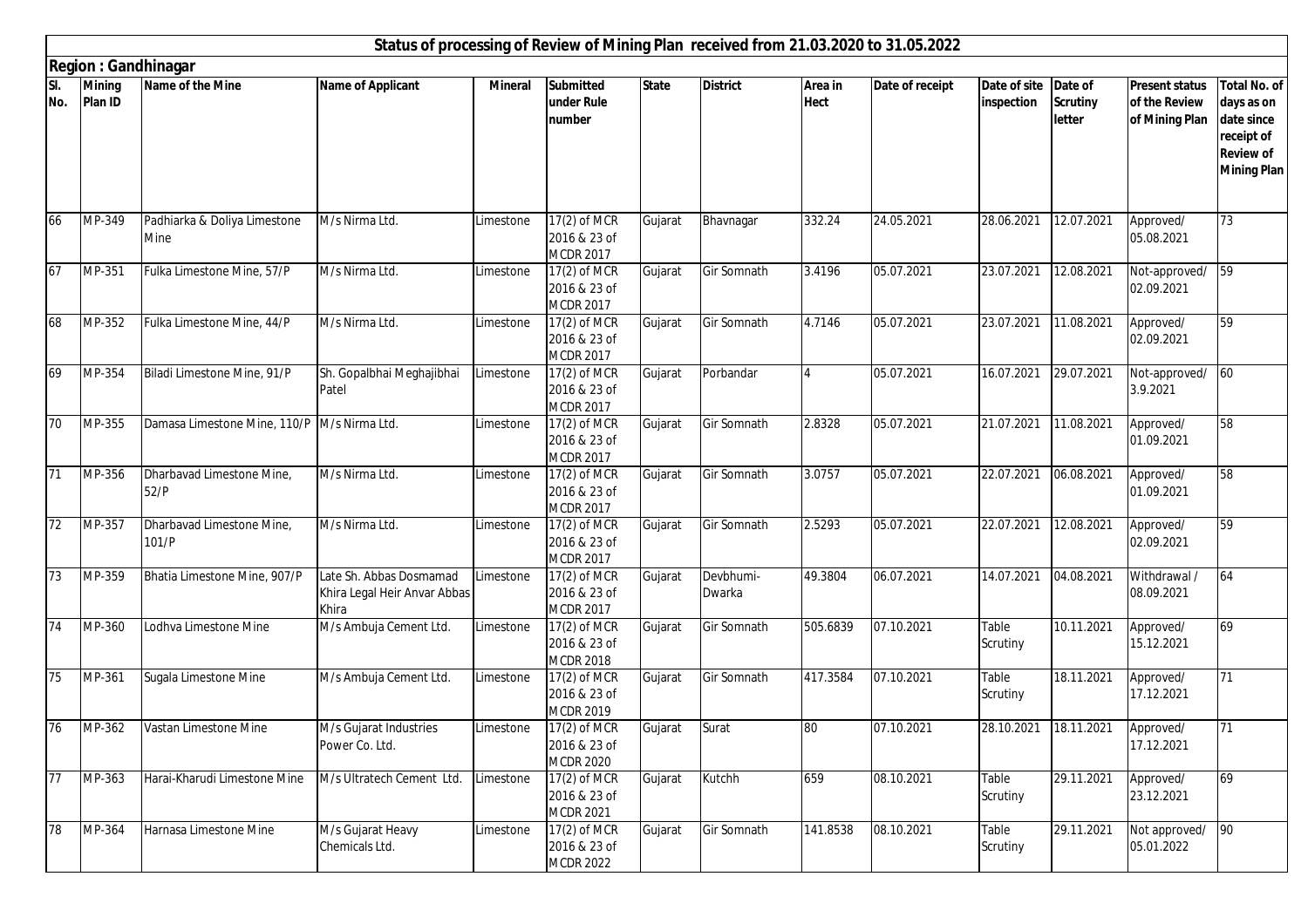|            |                          |                                                                  |                                                                  |                |                                                    |              |                     |                        | Status of processing of Review of Mining Plan received from 21.03.2020 to 31.05.2022 |                            |                                      |                                                          |                                                                                                         |
|------------|--------------------------|------------------------------------------------------------------|------------------------------------------------------------------|----------------|----------------------------------------------------|--------------|---------------------|------------------------|--------------------------------------------------------------------------------------|----------------------------|--------------------------------------|----------------------------------------------------------|---------------------------------------------------------------------------------------------------------|
|            |                          | <b>Region: Gandhinagar</b>                                       |                                                                  |                |                                                    |              |                     |                        |                                                                                      |                            |                                      |                                                          |                                                                                                         |
| SI.<br>No. | <b>Mining</b><br>Plan ID | Name of the Mine                                                 | <b>Name of Applicant</b>                                         | <b>Mineral</b> | <b>Submitted</b><br>under Rule<br>number           | <b>State</b> | <b>District</b>     | Area in<br><b>Hect</b> | Date of receipt                                                                      | Date of site<br>inspection | Date of<br><b>Scrutiny</b><br>letter | <b>Present status</b><br>of the Review<br>of Mining Plan | <b>Total No. of</b><br>days as on<br>date since<br>receipt of<br><b>Review of</b><br><b>Mining Plan</b> |
| 79         | MP-365                   | Aniali Limestone Mine, Area-<br>6.07 Ha.                         | M/s Tata Chemicals Ltd.                                          | Limestone      | 17(2) of MCR<br>2016 & 23 of<br>MCDR 2023          | Gujarat      | Porbandar           | 6.07                   | 08.10.2021                                                                           | Table<br>Scrutiny          | 10.11.2021                           | Approved/<br>24.12.2021                                  | 69                                                                                                      |
| 80         | MP-366                   | Aniali Limestone Mine, Area-<br>15.9953 Ha.                      | M/s Tata Chemicals Ltd.                                          | Limestone      | 17(2) of MCR<br>2016 & 23 of<br><b>MCDR 2024</b>   | Gujarat      | Porbandar           | 15.9953                | 08.10.2021                                                                           | Table<br>Scrutiny          | 26.11.2021                           | Approved/<br>24.12.2021                                  | 69                                                                                                      |
| 81         | MP-368                   | Preshnawada-Morasa                                               | Gujarat Sidhee Cement Ltd.                                       | Limestone      | 17(2) of MCR<br>2016 & 23 of<br><b>MCDR 2025</b>   | Gujarat      | Gir Somnath         | 253.85                 | 15.11.2021                                                                           | Table<br>Scrutiny          | 03.12.2021                           | Approved/<br>23.12.2021                                  | 31                                                                                                      |
| 82         | MP-371                   | Nakhada-A & B                                                    | <b>Gujarat Heavy Chemicals</b><br>Ltd.                           | Limestone      | 17(2) of MCR<br>2016 & 23 of<br><b>MCDR 2026</b>   | Gujarat      | <b>Gir Somnath</b>  | 77.79                  | 15.11.2021                                                                           | Table<br>Scrutiny          | 22.12.2021                           | Approved/08-85<br>02-2022                                |                                                                                                         |
| 83         | MP-372                   | Gop 1 Limestone Mine                                             | M/s Digvijay Cement Co Ltd Limestone                             |                | $17(2)$ of MCR<br>2016 & 23 of<br><b>MCDR 2027</b> | Gujarat      | Jamnagar            | 218.5                  | 15.11.2021                                                                           | Table<br>Scrutiny          | 16.12.2021                           | Approved/<br>12.01.2022                                  | 59                                                                                                      |
| 84         | MP-373                   | Gop 2 Limestone Mine                                             | M/s Digvijay Cement Co Ltd Limestone                             |                | 17(2) of MCR<br>2016 & 23 of<br><b>MCDR 2028</b>   | Gujarat      | Jamnagar            | 58.68                  | 15.11.2021                                                                           | Table<br>Scrutiny          | 16.12.2021                           | Approved/<br>12.01.2022                                  | 59                                                                                                      |
| 85         | MP-374                   | Pachhatardi [77/p]                                               | Tata Chemicals Ltd.                                              | Limestone      | 17(2) of MCR<br>2016 & 23 of<br><b>MCDR 2029</b>   | Gujarat      | Devbhumi-<br>Dwarka | 76.19                  | 15.11.2021                                                                           | 06.12.2021                 | 24.12.2021                           | Not approved/<br>03-02-2022                              | 80                                                                                                      |
| 86         | MP-375                   | Pachhtar [160/p]                                                 | Tata Chemicals Ltd.                                              | Limestone      | 17(2) of MCR<br>2016 & 23 of<br><b>MCDR 2030</b>   | Gujarat      | Devbhumi-<br>Dwarka | 116.0544               | 15.11.2021                                                                           | 07.12.2021                 | 24.12.2021                           | Approved/ 03-<br>02-2022                                 | 80                                                                                                      |
| 87         | MP-376                   | Ranpur-A [209/p]                                                 | Tata Chemicals Ltd.                                              | Limestone      | 17(2) of MCR<br>2016 & 23 of<br><b>MCDR 2031</b>   | Gujarat      | Devbhumi-<br>Dwarka | 28.85                  | 15.11.2021                                                                           | 07.12.2021                 | 24.12.2021                           | Approved/02-<br>02-2022                                  | $\overline{79}$                                                                                         |
| 88         | MP-377                   | Dhamanva & Gabha Limestone<br>Mine [239/p] 38GUJ08162<br>(Gabha) | Gujarat Heavy Chemicals<br>Ltd.                                  | Limestone      | 17(2) of MCR<br>2016 & 23 of<br><b>MCDR 2032</b>   | Gujarat      | Gir Somnath         | 60.712                 | 15.11.2021                                                                           | Table<br>Scrutiny          | 22.12.2021                           | Approved/ 08-<br>02-2022                                 | 85                                                                                                      |
| 89         | MP-378                   | Wandh-1 [418] [ML-47]                                            | <b>Gujarat Mineral</b><br><b>Development Corporation</b><br>Ltd. | Bauxite        | 17(2) of MCR<br>2016 & 23 of<br><b>MCDR 2033</b>   | Gujarat      | Kutchh              | 73.38                  | 15.11.2021                                                                           | Table<br>Scrutiny          | 17.12.2021                           | Approved/<br>18.01.2022                                  | 65                                                                                                      |
| 90         | MP-379                   | Nana Gonyasar [116] [ML-46]                                      | Gujarat Mineral<br>Development Corporation<br>Ltd.               | Bauxite        | 17(2) of MCR<br>2016 & 23 of<br><b>MCDR 2034</b>   | Gujarat      | Kutchh              | 70.93                  | 15.11.2021                                                                           | Table<br>Scrutiny          | 17.12.2021                           | Approved/<br>18.01.2022                                  | 65                                                                                                      |
| 91         | MP-380                   | Bharwada [146/P,801]                                             | Nirma Ltd. Division of<br>Saurashtra Chemicals                   | Limestone      | 17(2) of MCR<br>2016 & 23 of<br><b>MCDR 2034</b>   | Gujarat      | Porbandar           | 20.94                  | 30/11/2021                                                                           | 03.12.2021                 | 04.01.2022                           | Approved/23-85<br>02-2022                                |                                                                                                         |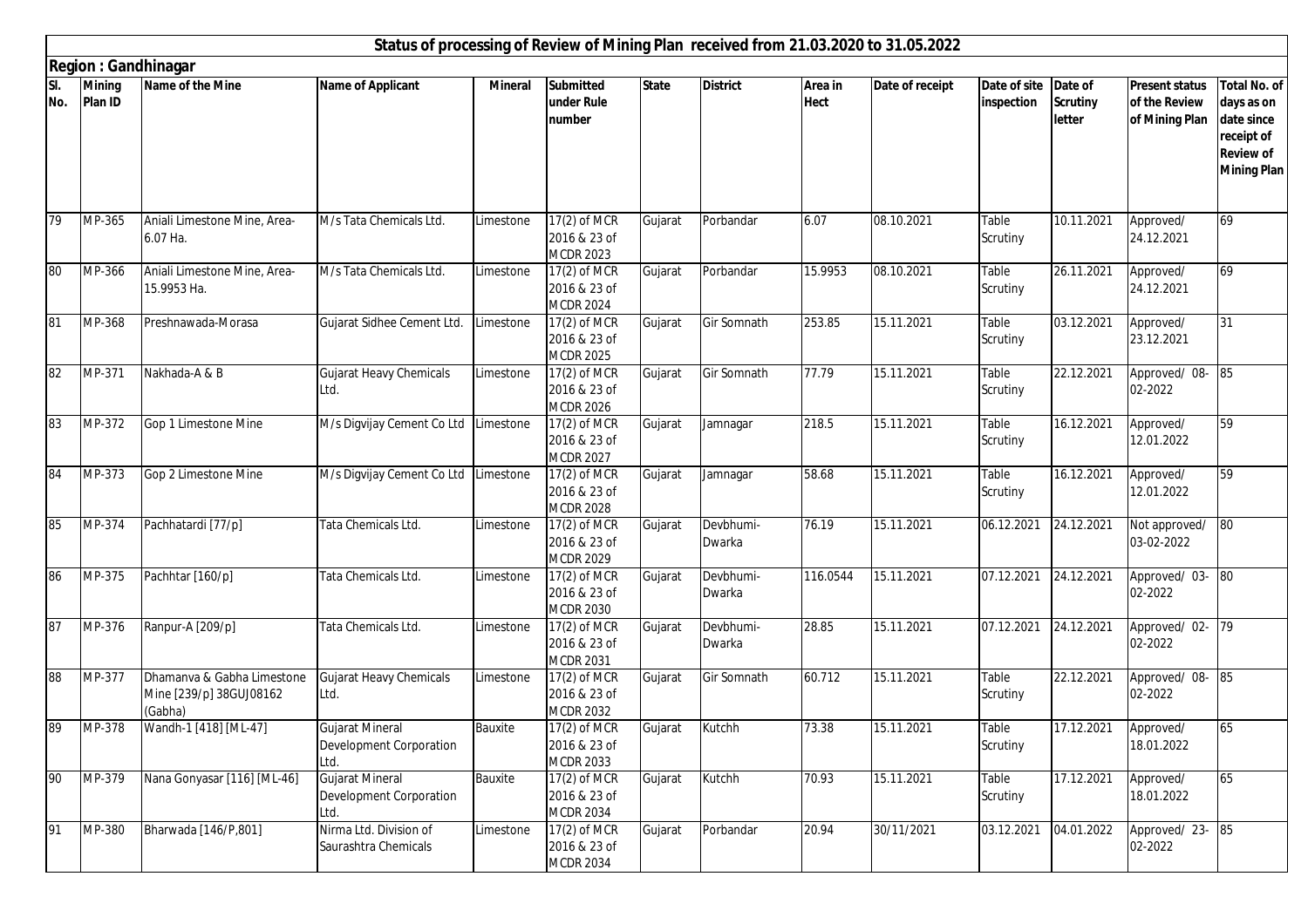|            |                          |                                            |                                                                              |                |                                                    |              | Status of processing of Review of Mining Plan received from 21.03.2020 to 31.05.2022 |                        |                 |                            |                                      |                                                          |                                                                                                         |
|------------|--------------------------|--------------------------------------------|------------------------------------------------------------------------------|----------------|----------------------------------------------------|--------------|--------------------------------------------------------------------------------------|------------------------|-----------------|----------------------------|--------------------------------------|----------------------------------------------------------|---------------------------------------------------------------------------------------------------------|
|            |                          | <b>Region: Gandhinagar</b>                 |                                                                              |                |                                                    |              |                                                                                      |                        |                 |                            |                                      |                                                          |                                                                                                         |
| SI.<br>No. | <b>Mining</b><br>Plan ID | Name of the Mine                           | <b>Name of Applicant</b>                                                     | <b>Mineral</b> | <b>Submitted</b><br>under Rule<br>number           | <b>State</b> | <b>District</b>                                                                      | Area in<br><b>Hect</b> | Date of receipt | Date of site<br>inspection | Date of<br><b>Scrutiny</b><br>letter | <b>Present status</b><br>of the Review<br>of Mining Plan | <b>Total No. of</b><br>days as on<br>date since<br>receipt of<br><b>Review of</b><br><b>Mining Plan</b> |
| 92         | MP-381                   | Ranavav [55/1,37/2]                        | Nirma Ltd. Division of<br>Saurashtra Chemicals                               | Limestone      | $17(2)$ of MCR<br>2016 & 23 of<br><b>MCDR 2034</b> | Gujarat      | Porbandar                                                                            | 31.28                  | 30/11/2021      | 04.12.2021                 | 04.01.2022                           | Approved/22-84<br>02-2022                                |                                                                                                         |
| 93         | MP-382                   | Ratadia-Nagrecha<br>[267,133,305] [ML-124] | <b>Gujarat Mineral</b><br><b>Development Corporation</b><br>Ltd.             | Bauxite        | 17(2) of MCR<br>2016 & 23 of<br><b>MCDR 2034</b>   | Gujarat      | Kutch                                                                                | 204.07                 | 30/11/2021      | Table Scrutin 17.12.2021   |                                      | Approved/ 24-86<br>02-2022                               |                                                                                                         |
| 94         | MP-383                   | Naredi I [313/p, 188] [ML-161]             | <b>Gujarat Mineral</b><br>Development Corporation<br>Ltd.                    | Bauxite        | 17(2) of MCR<br>2016 & 23 of<br><b>MCDR 2034</b>   | Gujarat      | Kutch                                                                                | 62.36                  | 30/11/2021      | 03.12.2021                 | 17.12.2021                           | Approved/ 24-86<br>02-2022                               |                                                                                                         |
| 95         | MP-384                   | Dakor [1051,1052,1054]                     | Janak Kumar Kantilal Sadhu<br>Legal heirs of Smt.<br>Pushpaben Harilal Joshi | Bauxite        | 17(2) of MCR<br>2016 & 23 of<br><b>MCDR 2034</b>   | Gujarat      | Kheda                                                                                | 4.0266                 | 30/11/2021      | Table Scrutin 04.01.2022   |                                      | Withdrawal/ 25-87<br>02-2022                             |                                                                                                         |
| 96         | MP-385                   | Dakorwada [1047,1048,1050]                 | Janak Kumar Kantilal Sadhu<br>Legal heirs of Smt.<br>Pushpaben Harilal Joshi | Bauxite        | 17(2) of MCR<br>2016 & 23 of<br><b>MCDR 2034</b>   | Gujarat      | Kheda                                                                                | 4.8258                 | 30/11/2021      | 18.12.2021                 | 03.01.2022                           | Withdrawal/ 25-87<br>02-2022                             |                                                                                                         |
| 97         | MP-386                   | Dakorwada [1054 TO 1057]                   | Janak Kumar Kantilal Sadhu<br>Legal heirs of Smt.<br>Pushpaben Harilal Joshi | Bauxite        | 17(2) of MCR<br>2016 & 23 of<br><b>MCDR 2034</b>   | Gujarat      | Kheda                                                                                | 5.5138                 | 30/11/2021      | Table Scrutin 22.12.2021   |                                      | Withdrawal/ 03-65<br>02-2022                             |                                                                                                         |
| 98         | MP-387                   | Aniyari Limestone Mine                     | H.B.Keshwala                                                                 | Limestone      | 17(2) of MCR<br>2016 & 23 of<br><b>MCDR 2034</b>   | Gujarat      | Porbandar                                                                            | 3.2375                 | 24/12/2021      | Table<br>Scrutiny          | 07.01.2022                           | Approved/ 25- 63<br>02-2022                              |                                                                                                         |
| 99         | MP-388                   | Bhod [358/1]                               | R.R. Minerals                                                                | Limestone      | 17(2) of MCR<br>2016 & 23 of<br><b>MCDR 2034</b>   | Gujarat      | Porbandar                                                                            | 13.36                  | 24/12/2021      | Table<br>Scrutiny          | 11.01.2022                           | Approved/ 16- 54<br>02-2022                              |                                                                                                         |
| 100        | MP-389                   | <b>Fulka</b> [57]                          | Nirma Ltd.                                                                   | Limestone      | 17(2) of MCR<br>2016 & 23 of<br><b>MCDR 2034</b>   | Gujarat      | Gir Somnath                                                                          | 3.4196                 | 24/12/2021      | Table<br>Scrutiny          | 11.01.2022                           | Approved/ 25-63<br>02-2022                               |                                                                                                         |
| 101        | MP-390                   | Dakorwada [1044,1045,1046]                 | Janak Kumar Kantilal Sadhu<br>Legal heirs of Smt.<br>Pushpaben Harilal Joshi | Bauxite        | 17(2) of MCR<br>2016 & 23 of<br><b>MCDR 2034</b>   | Gujarat      | Kheda                                                                                | 5.09                   | 24/12/2021      | 12.01.2022                 | 18.01.2022                           | Approved/07-<br>03-2022                                  | 73                                                                                                      |
| 102        | MP-391                   | Solaj Limestone Mine                       | Ambuja Cements Ltd.                                                          | limestone      | 17(2) of MCR<br>2016 & 23 of<br><b>MCDR 2034</b>   | Gujarat      | Gir Somnath                                                                          | 200.8184               | 24/12/2021      |                            |                                      | Withdrawal /<br>11.01.2022                               | 18                                                                                                      |
| 103        | MP-393                   | Vasai Limestone Mine, 424/P                | Sh. Kherajbha Karubha Ker                                                    | limestone      | 17(2) of MCR<br>2016 & 23 of<br><b>MCDR 2034</b>   | Gujarat      | Devbhumi Dwarka 4.9                                                                  |                        | 19/01/2022      |                            | 25/02/2022 15/03/2022                | Not-approved/ 76<br>05-04-2022                           |                                                                                                         |
| 104        | MP-394                   | Harnasa Limestone Mine                     | M/s Gujarat Heavy<br>Chemicals Ltd.                                          | Limestone      | 17(2) of MCR<br>2016 & 23 of<br><b>MCDR 2034</b>   | Gujarat      | Gir Somnath                                                                          | 141.8538               | 17/02/2022      |                            | 25/02/2022 10/03/2022                | Approved/08-<br>04-2022                                  | 50                                                                                                      |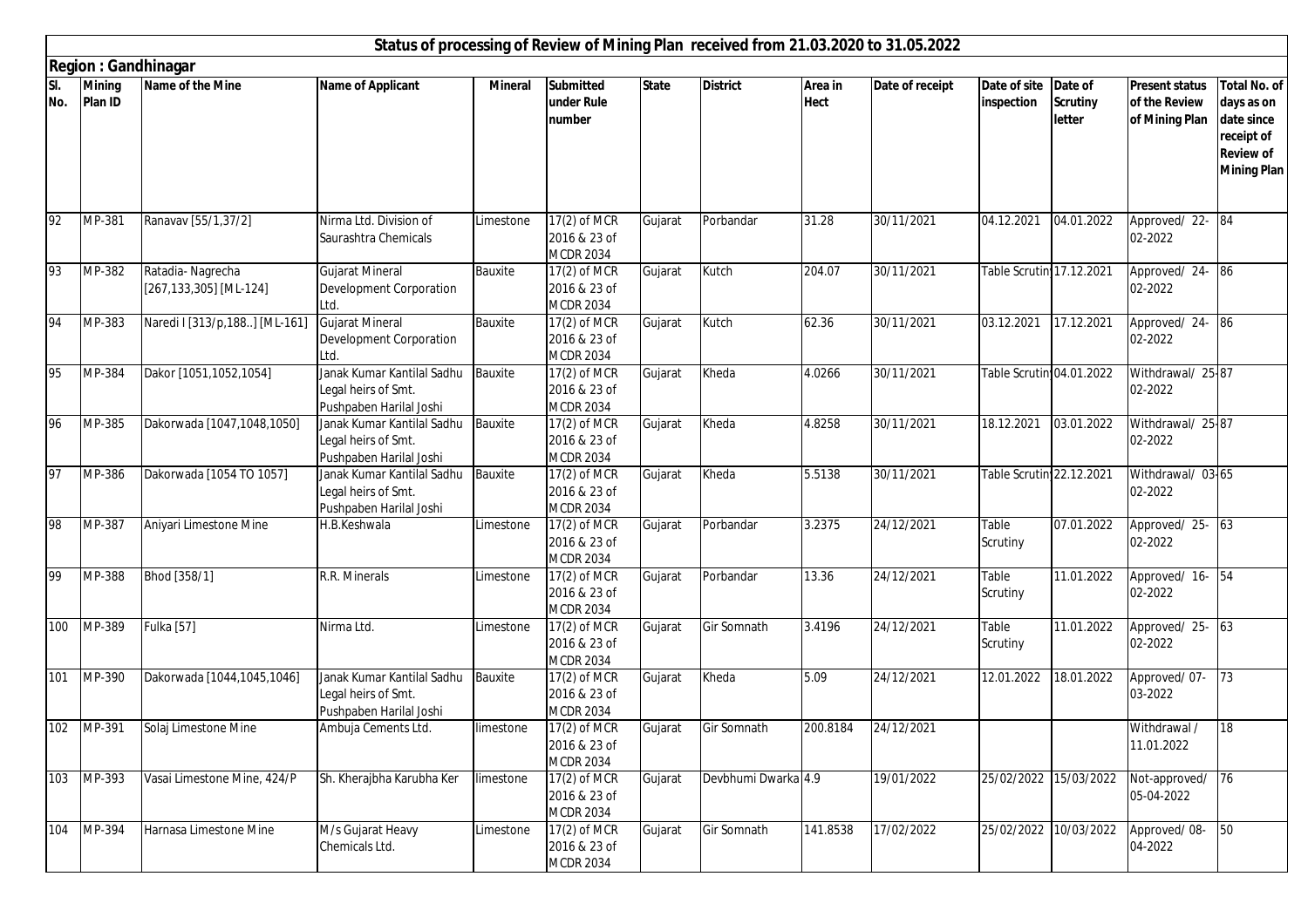|            |                   |                            |                                                                              |                |                                                    |              | Status of processing of Review of Mining Plan received from 21.03.2020 to 31.05.2022 |                        |                 |                            |                                             |                                                          |                                                                                                         |
|------------|-------------------|----------------------------|------------------------------------------------------------------------------|----------------|----------------------------------------------------|--------------|--------------------------------------------------------------------------------------|------------------------|-----------------|----------------------------|---------------------------------------------|----------------------------------------------------------|---------------------------------------------------------------------------------------------------------|
|            |                   | <b>Region: Gandhinagar</b> |                                                                              |                |                                                    |              |                                                                                      |                        |                 |                            |                                             |                                                          |                                                                                                         |
| SI.<br>No. | Mining<br>Plan ID | Name of the Mine           | <b>Name of Applicant</b>                                                     | <b>Mineral</b> | <b>Submitted</b><br>under Rule<br>number           | <b>State</b> | <b>District</b>                                                                      | Area in<br><b>Hect</b> | Date of receipt | Date of site<br>inspection | Date of<br><b>Scrutiny</b><br><b>letter</b> | <b>Present status</b><br>of the Review<br>of Mining Plan | <b>Total No. of</b><br>days as on<br>date since<br>receipt of<br><b>Review of</b><br><b>Mining Plan</b> |
|            |                   |                            |                                                                              |                |                                                    |              |                                                                                      |                        |                 |                            |                                             |                                                          |                                                                                                         |
| 105        | MP-395            | Samarvav Limestone Mine    | Sh. Yunus Abdul Habib<br>Hamdani                                             | Limestone      | 17(2) of MCR<br>2016 & 23 of<br><b>MCDR 2034</b>   | Gujarat      | <b>Gir Somnath</b>                                                                   | 4.9                    | 17/02/2022      | 26/02/2022                 | 16/03/2022                                  | Not-approved/ 55<br>13-04-2022                           |                                                                                                         |
| 106        | MP-396            | Avariyar- II Bauxite Mine  | Orient Abrasives                                                             | Bauxite        | $17(2)$ of MCR<br>2016 & 23 of<br><b>MCDR 2034</b> | Gujarat      | Devbhumi Dwarka 50.18                                                                |                        | 17/02/2022      | Table<br>Scrutiny          | 23/03/2022                                  | Approved/13-<br>04-2022                                  | 55                                                                                                      |
| 107        | MP-398            | Dakor Bauxite Mine         | Janak Kumar Kantilal Sadhu<br>Legal heirs of Smt.<br>Pushpaben Harilal Joshi | Bauxite        | 17(2) of MCR<br>2016 & 23 of<br><b>MCDR 2034</b>   | Gujarat      | Kheda                                                                                | 4.8258                 | 02/03/2022      | Table<br>Scrutiny          | 17/03/2022                                  | Approved/12-<br>04-2022                                  | 41                                                                                                      |
| 108        | MP-399            | Dakor Bauxite Mine         | Janak Kumar Kantilal Sadhu<br>Legal heirs of Smt.<br>Pushpaben Harilal Joshi | Bauxite        | $17(2)$ of MCR<br>2016 & 23 of<br><b>MCDR 2034</b> | Gujarat      | Kheda                                                                                | 4.0266                 | 02/03/2022      | Table<br>Scrutiny          | 24/03/2022                                  | Approved/05-<br>04-2022                                  | 34                                                                                                      |
| 109        | MP-400            | Dakor Bauxite Mine         | Janak Kumar Kantilal Sadhu<br>Legal heirs of Smt.<br>Pushpaben Harilal Joshi | Bauxite        | $17(2)$ of MCR<br>2016 & 23 of<br><b>MCDR 2034</b> | Gujarat      | Kheda                                                                                | 5.5138                 | 02/03/2022      | Table<br>Scrutiny          | 15/03/2022                                  | Approved/13-<br>04-2022                                  | 42                                                                                                      |
| 110        | MP-402            | Bhopalka Bauxite Mine      | <b>Bauxite Mining Industries</b><br>(India) Pvt. Ltd.                        | Bauxite        | 17(2) of MCR<br>2016 & 23 of<br><b>MCDR 2034</b>   | Gujarat      | Devbhumi Dwarka 14.164                                                               |                        | 08/03/2022      |                            |                                             | Return/ 13-04-<br>2022                                   | 36                                                                                                      |
| 111        | MP-403            | Kenedy Bauxite Mine        | <b>Bauxite Mining Industries</b><br>(India) Pvt. Ltd.                        | Bauxite        | 17(2) of MCR<br>2016 & 23 of<br><b>MCDR 2034</b>   | Gujarat      | Devbhumi Dwarka 1.417                                                                |                        | 08/03/2022      |                            |                                             | Return/ 13-04-<br>2022                                   | 36                                                                                                      |
| 112        | MP-404            | Khakhrada Bauxite Mine     | <b>Bauxite Mining Industries</b><br>(India) Pvt. Ltd.                        | Bauxite        | 17(2) of MCR<br>2016 & 23 of<br><b>MCDR 2034</b>   | Gujarat      | Devbhumi Dwarka 34.8                                                                 |                        | 08/03/2022      |                            |                                             | Return/13-04- 36<br>2022                                 |                                                                                                         |
| 113        | MP-405            | Nandana-1 [529/P]          | Orient Abrasives Ltd.                                                        | Bauxite        | $17(2)$ of MCR<br>2016 & 23 of<br><b>MCDR 2034</b> | Gujarat      | Devbhumi Dwarka 50.83                                                                |                        | 16/03/2022      | Table<br>Scrutiny          | 23/03/2022                                  | Approved/13-<br>04-2022                                  | 28                                                                                                      |
| 114        | MP-406            | Kennedi Lol [505/p]        | Saurashtra Calcine Bxt.&<br>Allied Ind. Ltd.                                 | Bauxite        | 17(2) of MCR<br>2016 & 23 of<br><b>MCDR 2034</b>   | Gujarat      | Devbhumi Dwarka 3.44                                                                 |                        | 23/03/2022      | Table<br>Scrutiny          |                                             | Return/ 27-04-<br>2022                                   | 35                                                                                                      |
| 115        | MP-407            | Nandana [199]              | Saurashtra Calcine Bxt.&<br>Allied Ind. Ltd.                                 | Bauxite        | 17(2) of MCR<br>2016 & 23 of<br><b>MCDR 2034</b>   | Gujarat      | Devbhumi Dwarka 2.44                                                                 |                        | 23/03/2022      | Table<br>Scrutiny          |                                             | Return/ 27-04-<br>2022                                   | 35                                                                                                      |
| 116        | MP-408            | Gojiness [78/1]            | Raghuvir Industries                                                          | Bauxite        | 17(2) of MCR<br>2016 & 23 of<br><b>MCDR 2034</b>   | Gujarat      | Devbhumi Dwarka 14.49                                                                |                        | 23/03/2022      | Table<br>Scrutiny          | 06/04/2022                                  | Approved/11-<br>05-2022                                  | 49                                                                                                      |